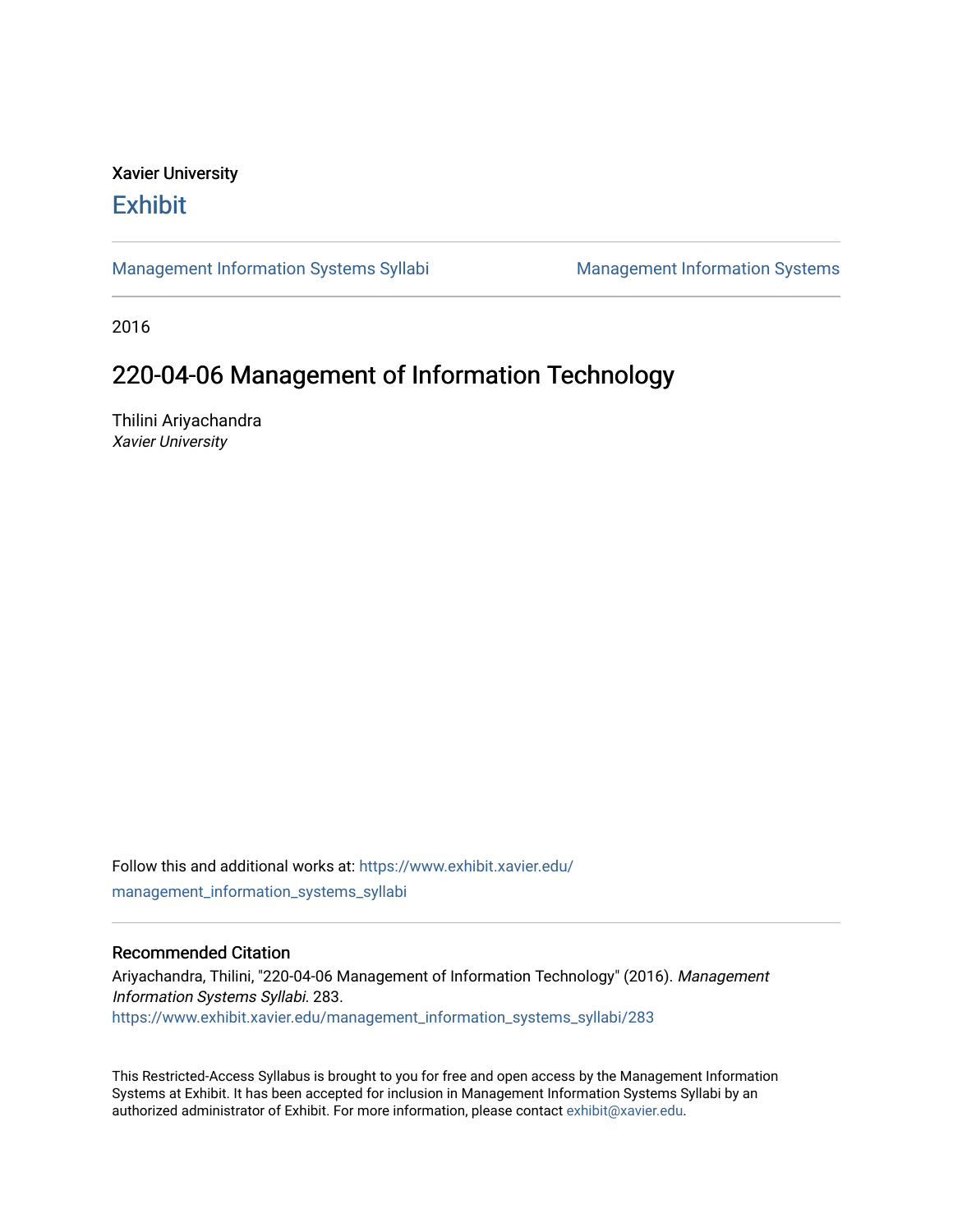# **Course Syllabus**

# INFO 220: Management of Information Technology

-------------------------------------------------------------------------------------------------------------------------

**Instructor:** Dr. (Ari) Thilini Ariyachandra

**Phone:** 513-745-3379 (Please leave vmail with callback number or email address if I do not answer)

**E-mail:**  $\frac{\text{ariyachandrat}\omega \times \text{u.edu}}{\text{m}\omega}$  (Please include " $\frac{\text{N}}{\text{m}\omega}$  220-Section X" in the subject line) <-The BEST way to contact me.

**Office Hours:** 2:30pm to 5:45pm on Tuesday and 10am to 11:30am on Thursday

**Office**: Smith 206

Mission of the Williams College of Business

*"We educate students of business, enabling them to improve organizations and society, consistent with the Jesuit tradition".*

**DESCRIPTION:** This course will enable students to become proficient at using software to solve business problems.

#### **Prerequisite: INFO120**

Upon successfully completing INFO 220, you should be able to:

- 1. To develop spreadsheet applications to analyze data and solve business problems.
- 2. To design databases and applications to collect and organize data, perform transaction processing, produce reports, and analyze data.
- 3. To develop skills in various business productivity software.
- 4. To critically examine business and ethical issues related to the impact of technology on organizations and society.

In so doing, the course reinforces WCB Learning Goals and Objectives: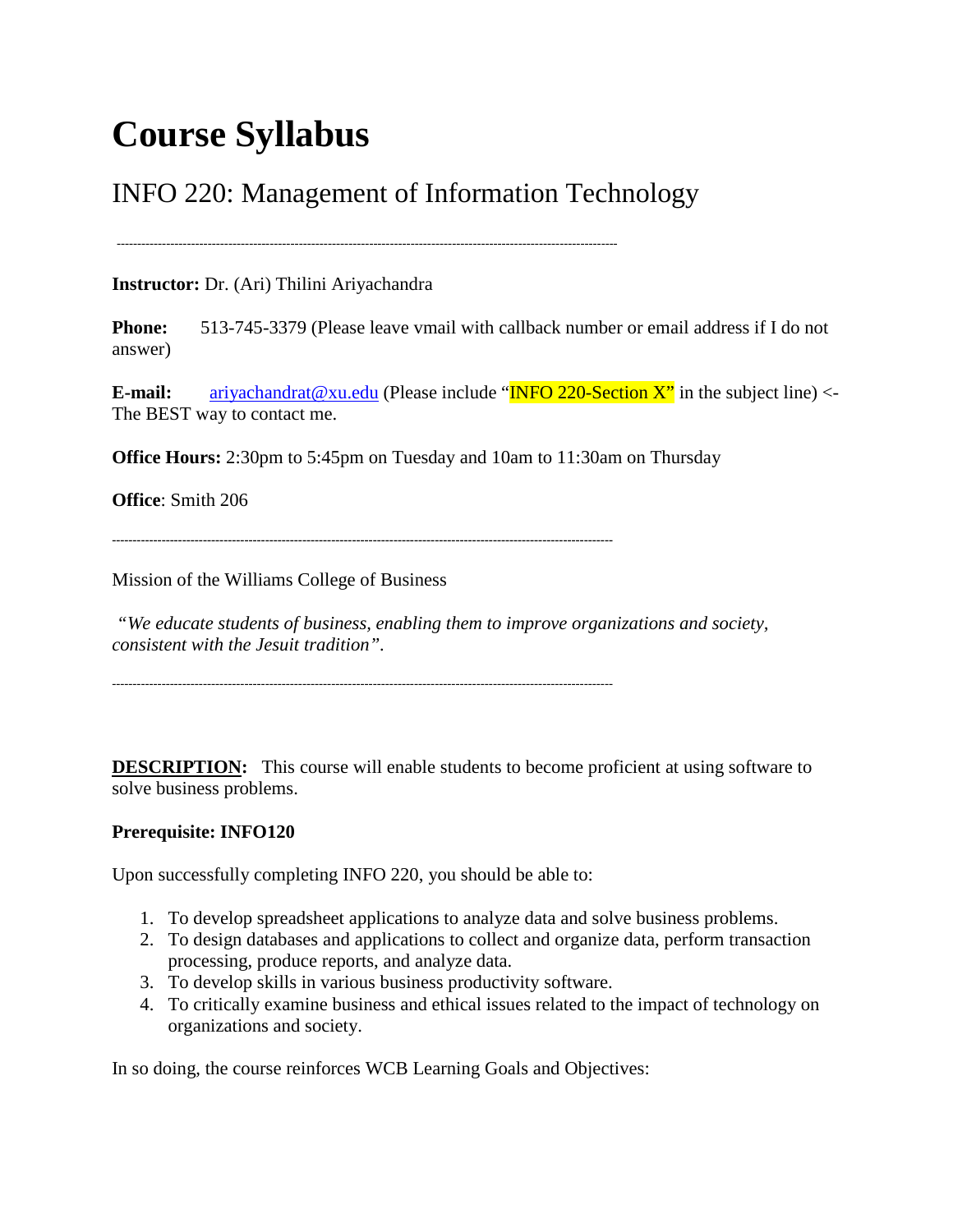- Collect, evaluate and synthesize information to offer solutions and support decision making.
- Make effective presentations, accompanied by the appropriate technology, demonstrating their ability to organize and communicate ideas clearly and professionally, both individually and in teams.
- Evaluate business problems from an information systems point of view, including diverse business functions, competition and external environment (social, political, economic, and environmental.
- Recognize ethical issues and their implications on personal and business decisions.

These objectives are met through a combination of class discussions, readings, lab sessions, projects, and hands-on exercises.

## **BACKGROUND REQUIREMENTS**

**Prerequisites (INFO120)**: It is assumed that students have a working knowledge of basic Internet, Windows, Excel, Word, and Powerpoint skills. Students are expected to have all Excel skills learned in INFO120.

**TEXT: Required books will be available on the Safari e-books resource by logging into Xavier's library. Students may choose to purchase these books from Amazon or other book sites.**

1. [Microsoft® Excel® 2010 Inside Out by Mark Dodge and Craig Stinson.](http://proquest.safaribooksonline.com.nocdbproxy.xavier.edu/book/office-and-productivity-applications/9780735647824) ISBN: 0-7356-2688- X

2. [Microsoft® Access® 2010 Inside Out By: Jeff Conrad and John Viescas I](http://proquest.safaribooksonline.com/book/databases-and-reporting-tools/9780735649132?bookview=overview) (Links to an [external site.\)S](http://proquest.safaribooksonline.com/book/databases-and-reporting-tools/9780735649132?bookview=overview)BN: 0-7356-2685-5

3. Various (free) web pages and videos will be linked from the course home page as reference for additional topics.

## **EVALUATION**

| <b>Assignments</b>                  | Grade $%$ |
|-------------------------------------|-----------|
| <b>Excel Assignments</b>            | 12.5%     |
| <b>Access Assignments</b>           | 12.5%     |
| Other Assignments (Quickbooks, etc) | 35%       |
| <b>Skills Tests</b>                 | 20%       |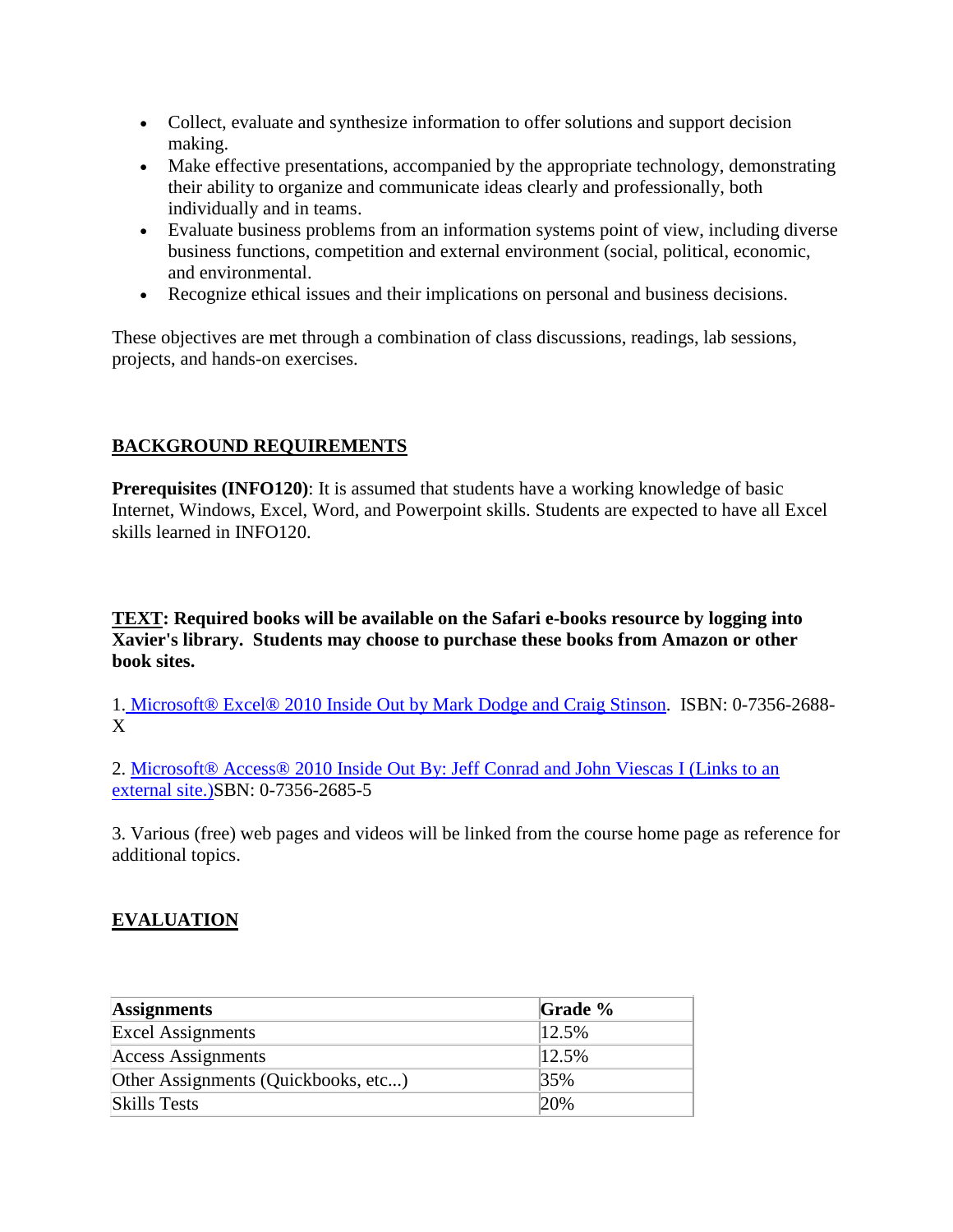| Final Project                                       | $10\%$ |
|-----------------------------------------------------|--------|
| Attendance and Participation (In class assignments) | 10%    |

#### Ń.

#### **CLASS POLICIES**

- **Due Dates**: Assignments are to be submitted by the due date or you will receive 20% penalty for each day late. It is the students responsibility to keep track of all due dates.
- **Academic Dishonesty**: INFO 220 has a zero tolerance for academic dishonesty. If two files are deemed to be partially copied from another student, both students will receive a score of zero for that assignment. A second infraction will result in an F grade for the course.
- **Attendance & Participation**: Students are expected to attend all class sessions on time & complete assignments. You are responsible for any material covered, amendments to the syllabus, or announcements made in class, whether you are present or not. Please check with your class/team mates about missed assignments & notes. If you plan to be absent for more than 3 class sessions please drop the course as your overall course grade will be reduced by a letter grade. Attendance less than 80% will reduce the overall grade to an F. All students are expected to be present in class on time. Late attendance will count as a partial absence. "A" students must attend all classes and actively provide thoughtful, relevant comments to class discussions.

**Please note**: *Using computers, mobile phones or laptops for personal use (e.g., email) will be grounds for reduction of your overall participation grade. The participation grade will be reduced by one percentage point for each instance of computer/mobile phone use for any activity outside of class work. Your participation grade will be available to you at the end of the semester. Please do not be surprised if you receive a zero for participation at the end of the course if you violate this policy.* 

• **Disability Services:** It is my goal that this class be an accessible and welcoming experience for all students. If you are a student with a disability who may have trouble participating or effectively demonstrating learning in this course, contact me to arrange an appointment to share your Accommodation Letters from Disability Services and to discuss your needs. Disability related information is confidential. If you have not contacted Disability Services (located in the Learning Assistance Center) to arrange accommodations, I encourage you to do so by contacting Cassandra Jones, by phone at 513-745-3280, in person on the Fifth Floor of the Conaton Learning Commons, Room 514, or via e-mail at [jonesc20@xavier.edu](mailto:jonesc20@xavier.edu) as soon as possible as accommodations are not retroactive.

| <b>Grade Distribution</b> |  |  |
|---------------------------|--|--|
| $93 - 100$                |  |  |
| 90-92.9                   |  |  |